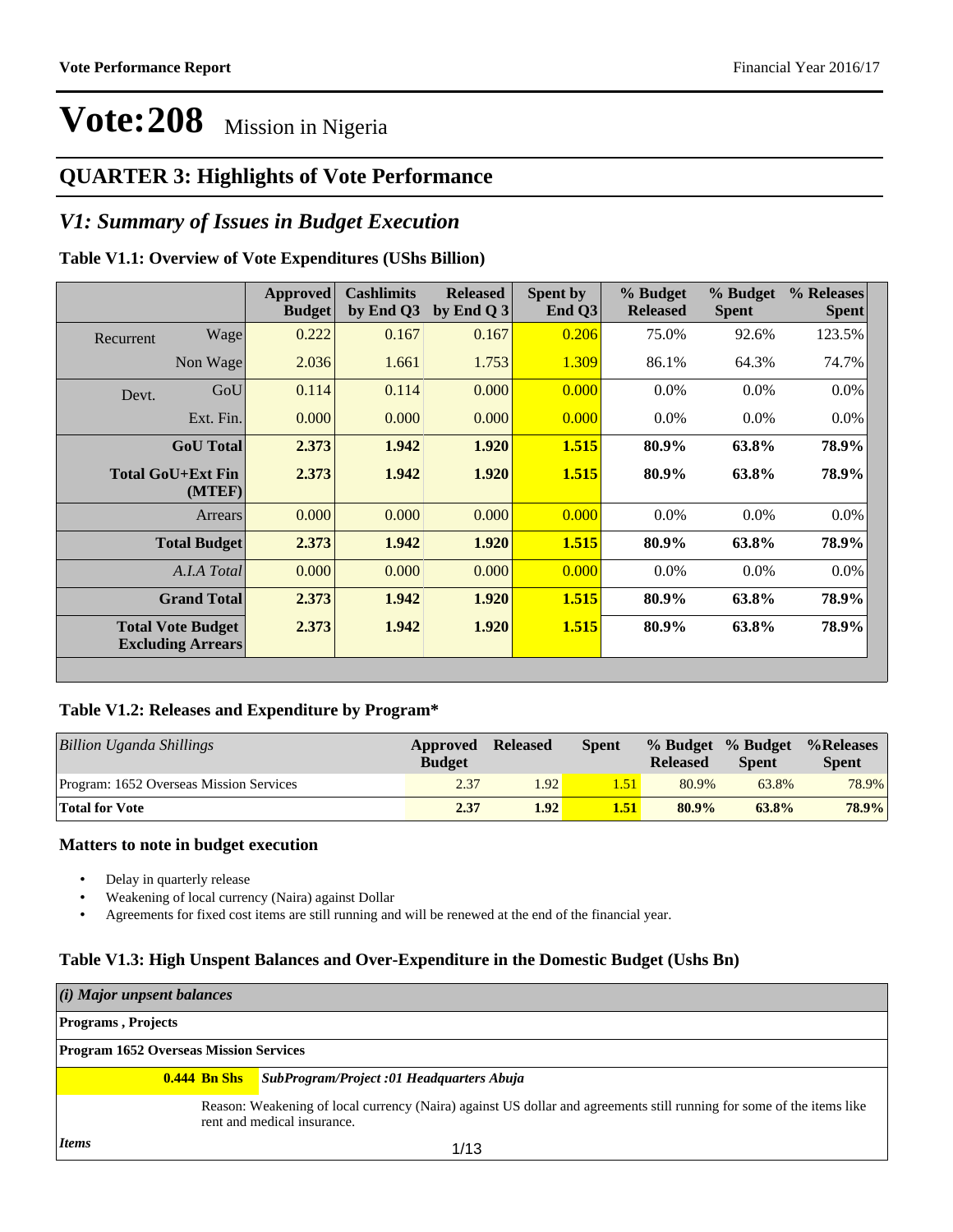### **QUARTER 3: Highlights of Vote Performance**

| 325,046,874.000 UShs                                        |             | 223003 Rent – (Produced Assets) to private entities                                                       |  |  |  |  |  |  |
|-------------------------------------------------------------|-------------|-----------------------------------------------------------------------------------------------------------|--|--|--|--|--|--|
|                                                             |             | Reason: Rent agreements still running.                                                                    |  |  |  |  |  |  |
| <b>100,318,384.000 UShs</b>                                 |             | 213001 Medical expenses (To employees)                                                                    |  |  |  |  |  |  |
|                                                             | US dollars. | Reason: Medical Insurance agreement is still running and also weakening of local currency (naira) against |  |  |  |  |  |  |
| 35,895,283.000 UShs                                         |             | 212201 Social Security Contributions                                                                      |  |  |  |  |  |  |
|                                                             |             | Reason: Due to variations in exchange rates i.e weakening of local currency against dollar.               |  |  |  |  |  |  |
| 23,994,400.000 UShs                                         |             | 227003 Carriage, Haulage, Freight and transport hire                                                      |  |  |  |  |  |  |
|                                                             |             | Reason: The need to use this item has not yet arisen. It will be consumed in the next quarter             |  |  |  |  |  |  |
| 20,261,924.210 UShs                                         |             | 223005 Electricity                                                                                        |  |  |  |  |  |  |
|                                                             |             | Reason: weakening of local currency against US dollar.<br>Payment is made when the service is consumed    |  |  |  |  |  |  |
| (ii) Expenditures in excess of the original approved budget |             |                                                                                                           |  |  |  |  |  |  |

### *V2: Performance Highlights*

#### **Table V2.1: Key Vote Output Indicators and Expenditures\***

| <b>Key Output</b><br>any Variation from Plans<br><b>Planned outputs</b><br>and Performance | Vote, Vote Function | <b>Approved Budget and</b> | <b>Cumulative Expenditure</b> | <b>Status and Reasons for</b> |
|--------------------------------------------------------------------------------------------|---------------------|----------------------------|-------------------------------|-------------------------------|
|--------------------------------------------------------------------------------------------|---------------------|----------------------------|-------------------------------|-------------------------------|

#### **Performance highlights for the Quarter**

- Development allocations to be fully utilized by the end of Financial Year.
- Meetings scheduled between Nigeria and Uganda.
- Wage allocation 100% utilized
- Non-wage 85% utilized
- Tourists to Uganda has increased.

### *V3: Details of Releases and Expenditure*

#### **Table V3.1: GoU Releases and Expenditure by Output\***

| Billion Uganda Shillings                                         | Approved<br><b>Budget</b> | <b>Released</b> | <b>Spent</b> | $%$ GoU<br><b>Budget</b><br><b>Released</b> | $%$ GoU<br><b>Budget</b><br><b>Spent</b> | $%$ GoU<br><b>Releases</b><br><b>Spent</b> |
|------------------------------------------------------------------|---------------------------|-----------------|--------------|---------------------------------------------|------------------------------------------|--------------------------------------------|
| <b>Program 1652 Overseas Mission Services</b>                    | 2.37                      | 1.92            | 1.51         | 80.9%                                       | 63.8%                                    | 78.9%                                      |
| <b>Class: Outputs Provided</b>                                   | 2.26                      | 1.83            | 1.33         | 80.9%                                       | 58.7%                                    | 72.5%                                      |
| 165201 Cooperation frameworks                                    | 1.54                      | 1.26            | 1.01         | 81.5%                                       | 65.4%                                    | 80.3%                                      |
| 165202 Consulars services                                        | 0.51                      | 0.41            | 0.20         | 79.9%                                       | 39.8%                                    | 49.7%                                      |
| 165204 Promotion of trade, tourism, education, and<br>investment | 0.20                      | 0.16            | 0.11         | 79.4%                                       | 54.7%                                    | 69.0%                                      |
| <b>Class: Capital Purchases</b>                                  | 0.11                      | 0.09            | 0.19         | 80.0%                                       | 166.0%                                   | 207.5%                                     |
| 165277 Purchase of machinery                                     | 0.01                      | 0.01            | 0.03         | 80.0%                                       | 198.2%                                   | 247.8%                                     |
| 165278 Purchase of Furniture and fictures                        | $-9/19$                   | 0.08            | 0.16         | 80.0%                                       | 161.4%                                   | 201.8%                                     |
| <b>Total for Vote</b>                                            | 7.37                      | 1.92            | 1.51         | 80.9%                                       | 63.8%                                    | 78.9%                                      |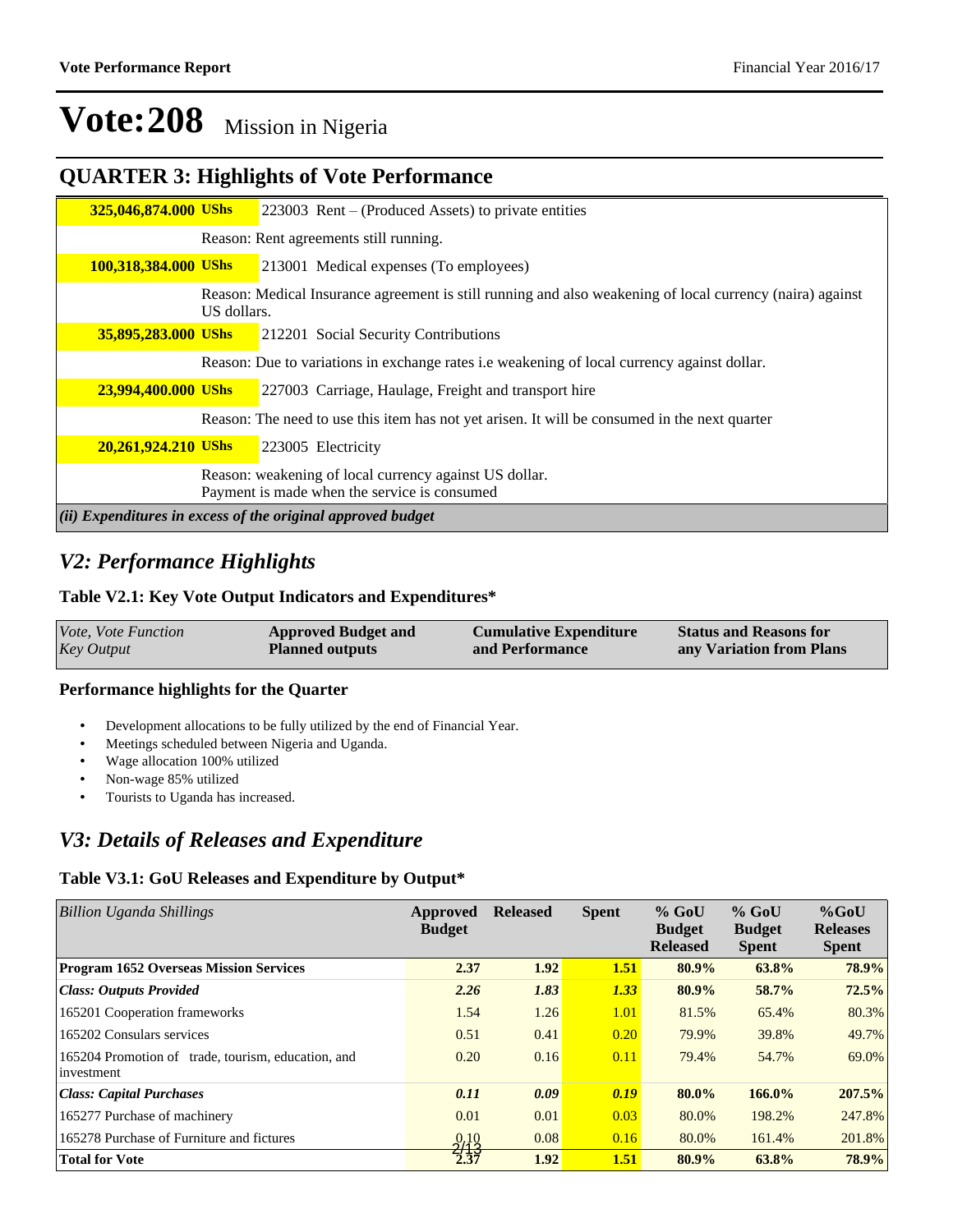### **QUARTER 3: Highlights of Vote Performance**

### **Table V3.2: 2016/17 GoU Expenditure by Item**

| <b>Billion Uganda Shillings</b>                       | Approved<br><b>Budget</b> | <b>Released</b> | <b>Spent</b> | $%$ GoU<br><b>Budget</b><br><b>Released</b> | $%$ GoU<br><b>Budget</b><br><b>Spent</b> | $%$ GoU<br><b>Releases</b><br><b>Spent</b> |
|-------------------------------------------------------|---------------------------|-----------------|--------------|---------------------------------------------|------------------------------------------|--------------------------------------------|
| <b>Class: Outputs Provided</b>                        | 2.26                      | 1.83            | 1.33         | 80.9%                                       | 58.7%                                    | 72.5%                                      |
| 211103 Allowances                                     | 0.91                      | 0.68            | 0.69         | 75.0%                                       | 76.1%                                    | 101.5%                                     |
| 211105 Missions staff salaries                        | 0.22                      | 0.17            | 0.21         | 75.0%                                       | 92.6%                                    | 123.5%                                     |
| 212201 Social Security Contributions                  | 0.07                      | 0.05            | 0.02         | 75.0%                                       | 25.1%                                    | 33.5%                                      |
| 213001 Medical expenses (To employees)                | 0.15                      | 0.11            | 0.01         | 75.0%                                       | 8.5%                                     | 11.3%                                      |
| 221001 Advertising and Public Relations               | 0.01                      | 0.01            | 0.00         | 75.0%                                       | 47.4%                                    | 63.2%                                      |
| 221006 Commissions and related charges                | 0.00                      | 0.00            | 0.00         | 0.1%                                        | 0.2%                                     | 132.4%                                     |
| 221009 Welfare and Entertainment                      | 0.02                      | 0.01            | 0.01         | 66.7%                                       | 72.9%                                    | 109.4%                                     |
| 221011 Printing, Stationery, Photocopying and Binding | 0.03                      | 0.02            | 0.01         | 75.0%                                       | 36.3%                                    | 48.4%                                      |
| 221014 Bank Charges and other Bank related costs      | 0.01                      | 0.00            | 0.01         | 75.0%                                       | 102.6%                                   | 136.9%                                     |
| 221018 Exchange losses/ gains                         | 0.04                      | 0.03            | 0.02         | 75.0%                                       | 53.1%                                    | 70.8%                                      |
| 222001 Telecommunications                             | 0.03                      | 0.02            | 0.02         | 75.0%                                       | 62.4%                                    | 83.2%                                      |
| 223003 Rent – (Produced Assets) to private entities   | 0.54                      | 0.54            | 0.21         | 100.0%                                      | 39.3%                                    | 39.3%                                      |
| 223005 Electricity                                    | 0.05                      | 0.04            | 0.02         | 75.0%                                       | 35.3%                                    | 47.0%                                      |
| 223006 Water                                          | 0.01                      | 0.01            | 0.00         | 75.0%                                       | 12.5%                                    | 16.7%                                      |
| 226001 Insurances                                     | 0.00                      | 0.00            | 0.00         | 75.0%                                       | 25.0%                                    | 33.3%                                      |
| 227001 Travel inland                                  | 0.06                      | 0.05            | 0.04         | 75.0%                                       | 69.3%                                    | 92.4%                                      |
| 227002 Travel abroad                                  | 0.05                      | 0.04            | 0.03         | 75.0%                                       | 65.3%                                    | 87.1%                                      |
| 227003 Carriage, Haulage, Freight and transport hire  | 0.03                      | 0.02            | 0.00         | 75.0%                                       | 0.0%                                     | 0.0%                                       |
| 227004 Fuel, Lubricants and Oils                      | 0.02                      | 0.01            | 0.01         | 75.0%                                       | 49.1%                                    | 65.5%                                      |
| 228002 Maintenance - Vehicles                         | 0.02                      | 0.02            | 0.01         | 76.0%                                       | 58.2%                                    | 76.5%                                      |
| <b>Class: Capital Purchases</b>                       | 0.11                      | 0.09            | 0.19         | 80.0%                                       | 166.0%                                   | 207.5%                                     |
| 312202 Machinery and Equipment                        | 0.01                      | 0.01            | 0.03         | 80.0%                                       | 198.2%                                   | 247.8%                                     |
| 312203 Furniture & Fixtures                           | 0.10                      | 0.08            | 0.16         | 80.0%                                       | 161.4%                                   | 201.8%                                     |
| <b>Total for Vote</b>                                 | 2.37                      | 1.92            | <b>1.51</b>  | 80.9%                                       | 63.8%                                    | 78.9%                                      |

### **Table V3.3: GoU Releases and Expenditure by Project and Programme\***

| <b>Billion Uganda Shillings</b>               | Approved<br><b>Budget</b> | <b>Released</b> | <b>Spent</b> | $%$ GoU<br><b>Budget</b><br><b>Released</b> | $%$ GoU<br><b>Budget</b><br><b>Spent</b> | $%$ GoU<br><b>Releases</b><br><b>Spent</b> |
|-----------------------------------------------|---------------------------|-----------------|--------------|---------------------------------------------|------------------------------------------|--------------------------------------------|
| <b>Program 1652 Overseas Mission Services</b> | 2.37                      | 1.92            | 1.51         | 80.9%                                       | 63.8%                                    | 78.9%                                      |
| <b>Recurrent SubProgrammes</b>                |                           |                 |              |                                             |                                          |                                            |
| 01 Headquarters Abuja                         | 2.26                      | 1.92            | 1.51         | 85.0%                                       | 67.1%                                    | 78.9%                                      |
| Development Projects                          |                           |                 |              |                                             |                                          |                                            |
| 0401 Strengthening Mission in Nigeria         | 0.11                      | 0.00            | 0.00         | 0.0%                                        | 0.0%                                     | $0.0\%$                                    |
| <b>Total for Vote</b>                         | 2.37                      | 1.92            | 1.51         | 80.9%                                       | $63.8\%$                                 | 78.9%                                      |

**Table V3.4: External Financing Releases and Expenditure by Sub Programme**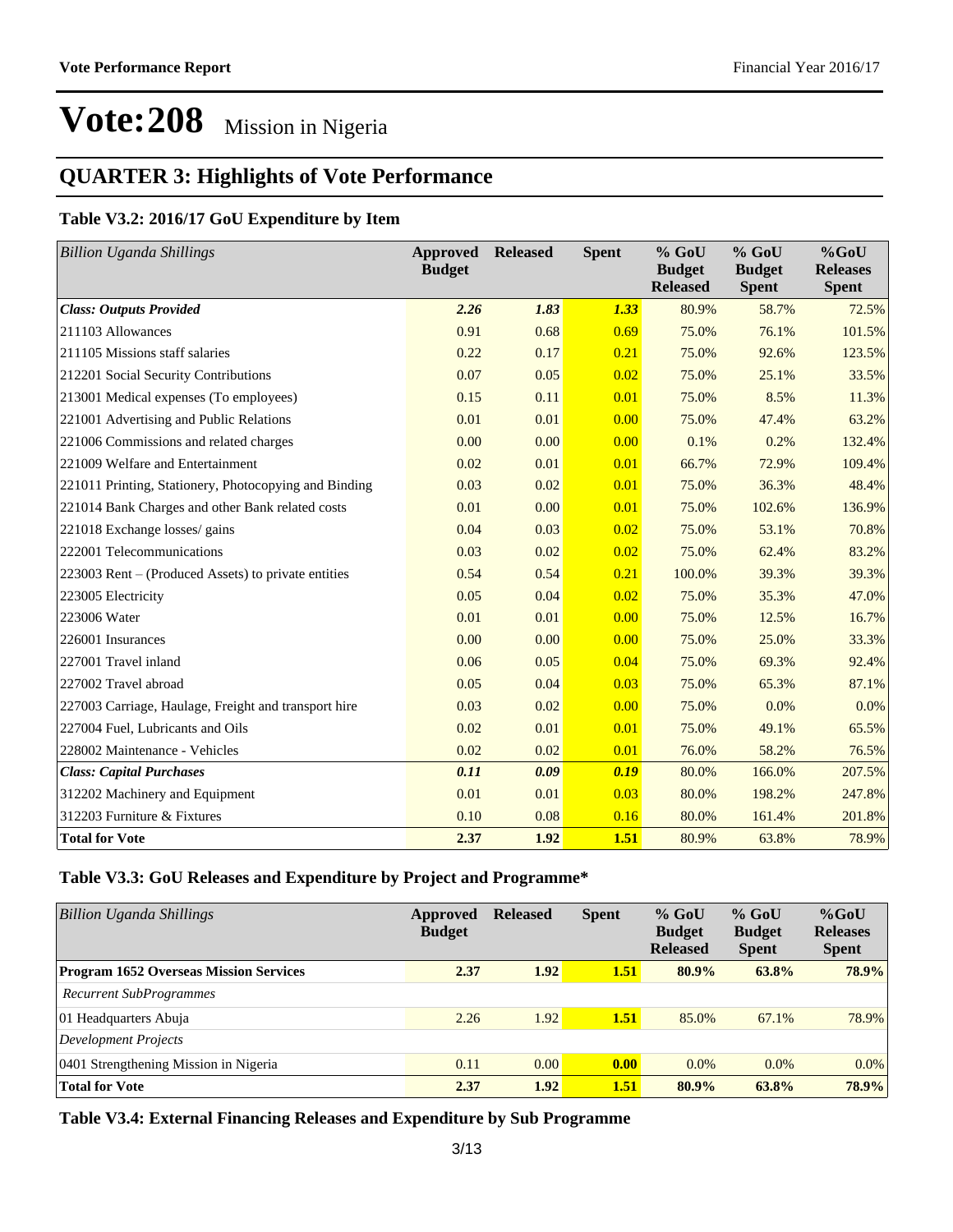## **QUARTER 3: Highlights of Vote Performance**

| <b>Billion Uganda Shillings</b> | <b>Approved Released</b> | <b>Spent</b> |                 |              | % Budget % Budget % Releases |
|---------------------------------|--------------------------|--------------|-----------------|--------------|------------------------------|
|                                 | <b>Budget</b>            |              | <b>Released</b> | <b>Spent</b> | <b>Spent</b>                 |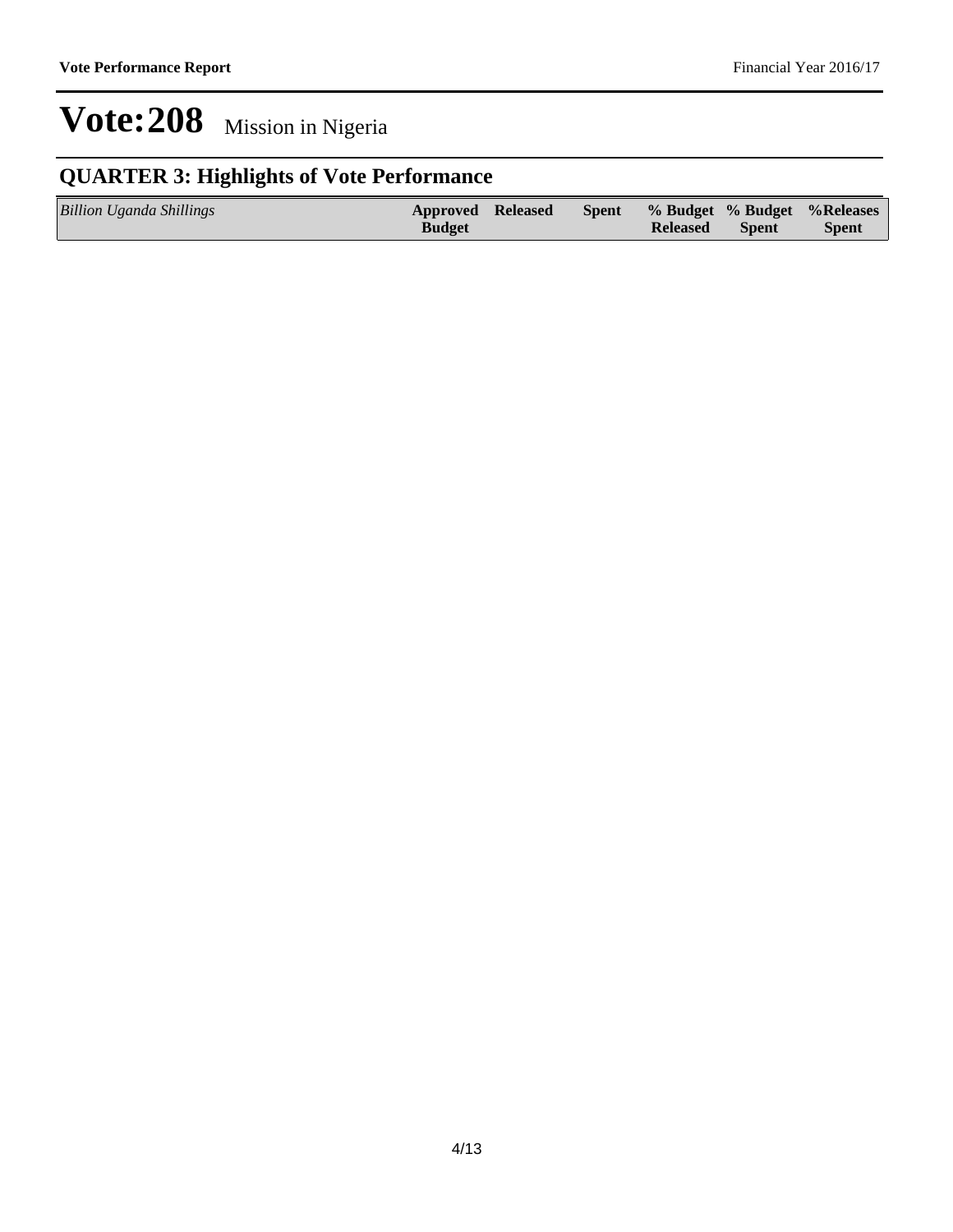### **QUARTER 3: Cumulative Outputs and Expenditure by End of Quarter**

| <b>Annual Planned Outputs</b>                | <b>Cumulative Outputs Achieved by</b><br><b>End of Quarter</b> | <b>Cumulative Expenditures made by</b><br>the End of the Quarter to<br><b>Deliver Cumulative Outputs</b> | <b>UShs</b><br><b>Thousand</b> |
|----------------------------------------------|----------------------------------------------------------------|----------------------------------------------------------------------------------------------------------|--------------------------------|
| <b>Program: 52 Overseas Mission Services</b> |                                                                |                                                                                                          |                                |
| <b>Recurrent Programmes</b>                  |                                                                |                                                                                                          |                                |
| Subprogram: 01 Headquarters Abuja            |                                                                |                                                                                                          |                                |
| <b>Outputs Provided</b>                      |                                                                |                                                                                                          |                                |
| <b>Output: 01 Cooperation frameworks</b>     |                                                                |                                                                                                          |                                |
| MoUs on petroleum sector Negotiated          | Process still on going                                         | <b>Item</b>                                                                                              | <b>Spent</b>                   |
| Promote trade, tourim and investment in      |                                                                | 211103 Allowances                                                                                        | 529,288                        |
| areas of banking, industrial and insurance   |                                                                | 211105 Missions staff salaries                                                                           | 206,030                        |
| and genral tourism                           |                                                                | 212201 Social Security Contributions                                                                     | 10,544                         |
| Negotiated MoUs on Inter-Institutional       |                                                                | 213001 Medical expenses (To employees)                                                                   | 7,986                          |
| partnerships - No. of Ugandans benefiting    |                                                                | 221009 Welfare and Entertainment                                                                         | 8,432                          |
| from TAC programmes, National D              |                                                                | 221011 Printing, Stationery, Photocopying and<br><b>Binding</b>                                          | 10,952                         |
|                                              |                                                                | 221018 Exchange losses/ gains                                                                            | 20,555                         |
|                                              |                                                                | $223003$ Rent – (Produced Assets) to private<br>entities                                                 | 190,170                        |
|                                              |                                                                | 223005 Electricity                                                                                       | 12,215                         |
|                                              |                                                                | 227002 Travel abroad                                                                                     | 14,588                         |
|                                              |                                                                | 227003 Carriage, Haulage, Freight and<br>transport hire                                                  | $\mathbf{0}$                   |
| <b>Reasons for Variation in performance</b>  |                                                                |                                                                                                          |                                |
| In adequate funds                            |                                                                |                                                                                                          |                                |
|                                              |                                                                | <b>Total</b>                                                                                             | 1.010.759                      |

| 1,010,759 | <b>Total</b>       |  |
|-----------|--------------------|--|
| 206,030   | Wage Recurrent     |  |
| 804,729   | Non Wage Recurrent |  |
|           | AIA                |  |

#### **Output: 02 Consulars services**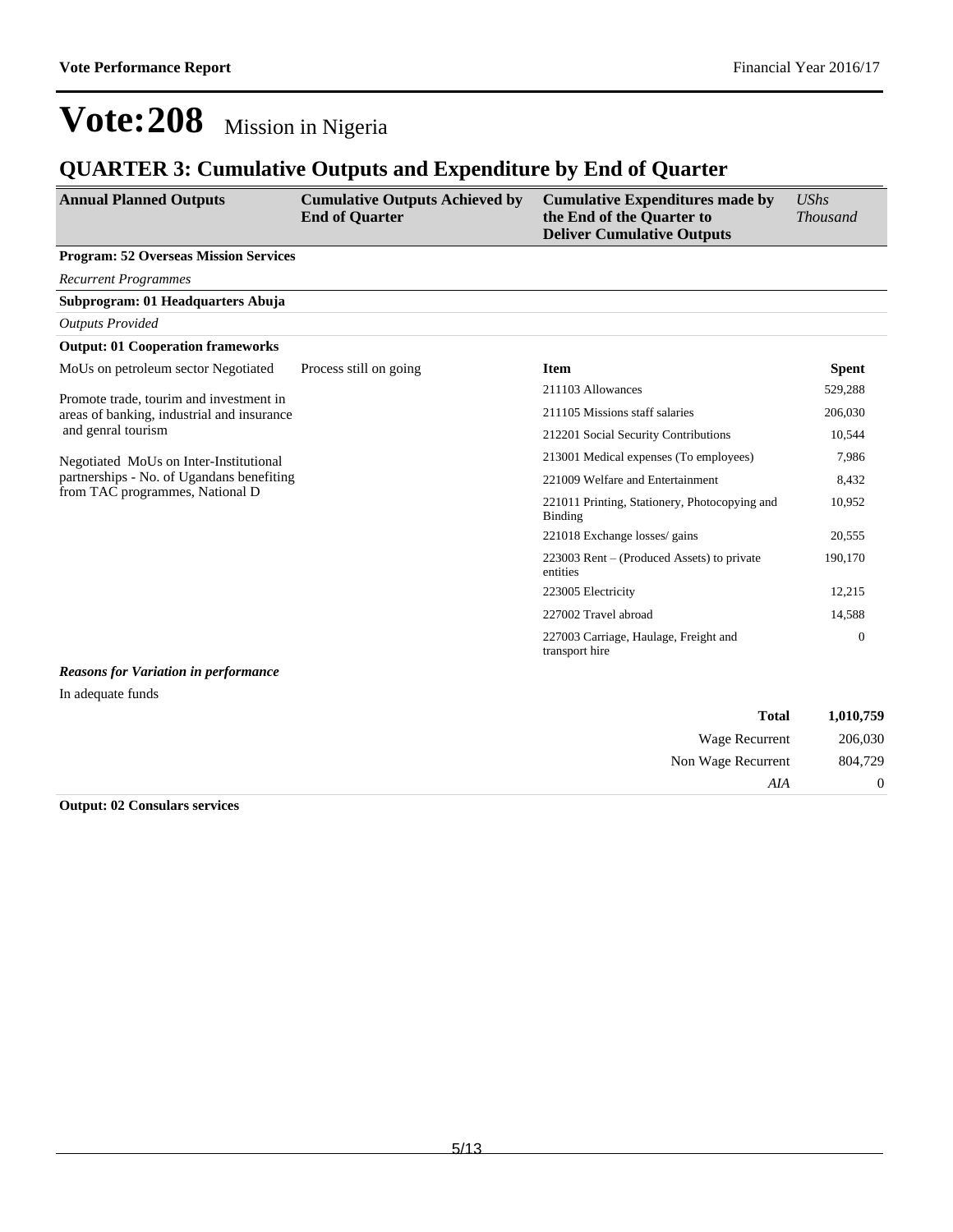Non Wage Recurrent 111,500

*AIA* 0

## **Vote:208** Mission in Nigeria

### **QUARTER 3: Cumulative Outputs and Expenditure by End of Quarter**

| <b>Annual Planned Outputs</b> | <b>Cumulative Outputs Achieved by</b><br><b>End of Quarter</b> | <b>Cumulative Expenditures made by</b><br>the End of the Quarter to<br><b>Deliver Cumulative Outputs</b> | <b>UShs</b><br><b>Thousand</b> |
|-------------------------------|----------------------------------------------------------------|----------------------------------------------------------------------------------------------------------|--------------------------------|
| Visas issued                  | 1021 visas issued                                              | <b>Item</b>                                                                                              | <b>Spent</b>                   |
| Passports processed           |                                                                | 211103 Allowances                                                                                        | 68,177                         |
|                               |                                                                | 213001 Medical expenses (To employees)                                                                   | 4,800                          |
|                               |                                                                | 221001 Advertising and Public Relations                                                                  | 2,532                          |
|                               |                                                                | 221006 Commissions and related charges                                                                   | 1,655                          |
|                               |                                                                | 221009 Welfare and Entertainment                                                                         | 2,507                          |
|                               |                                                                | 221014 Bank Charges and other Bank related<br>costs                                                      | 5,132                          |
|                               |                                                                | 222001 Telecommunications                                                                                | 17,123                         |
|                               |                                                                | $223003$ Rent – (Produced Assets) to private<br>entities                                                 | 12,580                         |
|                               |                                                                | 223005 Electricity                                                                                       | 5,773                          |
|                               |                                                                | 223006 Water                                                                                             | 1,126                          |
|                               |                                                                | 226001 Insurances                                                                                        | 375                            |
|                               |                                                                | 227001 Travel inland                                                                                     | 41,566                         |
|                               |                                                                | 227002 Travel abroad                                                                                     | 17,680                         |
|                               |                                                                | 227003 Carriage, Haulage, Freight and<br>transport hire                                                  | 6                              |
|                               |                                                                | 227004 Fuel, Lubricants and Oils                                                                         | 7,364                          |
|                               |                                                                | 228002 Maintenance - Vehicles                                                                            | 14,527                         |

#### *Reasons for Variation in performance*

some visa applications are done on line.

| <b>Total</b>                                                      | 202,923  |
|-------------------------------------------------------------------|----------|
| Wage Recurrent                                                    | $\Omega$ |
| Non Wage Recurrent                                                | 202,923  |
| AIA                                                               | $\Omega$ |
| Output: 04 Promotion of trade, tourism, education, and investment |          |

| Meetings organized or attended                                                                            | Attended to various inquiries on tourism, Item      |                                                          | <b>Spent</b> |
|-----------------------------------------------------------------------------------------------------------|-----------------------------------------------------|----------------------------------------------------------|--------------|
| MoUs and agreements signed                                                                                | religious and education opportunities in<br>Uganda. | 211103 Allowances                                        | 93,924       |
| Protocol signed                                                                                           |                                                     | 212201 Social Security Contributions                     | 7,500        |
|                                                                                                           |                                                     | 221001 Advertising and Public Relations                  | 2,326        |
| Exhibitions and trade fairs organized and<br>attended<br>Products exhibited<br>Facilities for exhibitions |                                                     | $223003$ Rent – (Produced Assets) to private<br>entities | 7,751        |
| <b>Reasons for Variation in performance</b>                                                               |                                                     |                                                          |              |
| Inadequate resources                                                                                      |                                                     |                                                          |              |
|                                                                                                           |                                                     | <b>Total</b>                                             | 111,500      |
|                                                                                                           |                                                     | Wage Recurrent                                           | $\Omega$     |

|  | Capital Purchases |
|--|-------------------|
|--|-------------------|

#### **Output: 77 Purchase of machinery**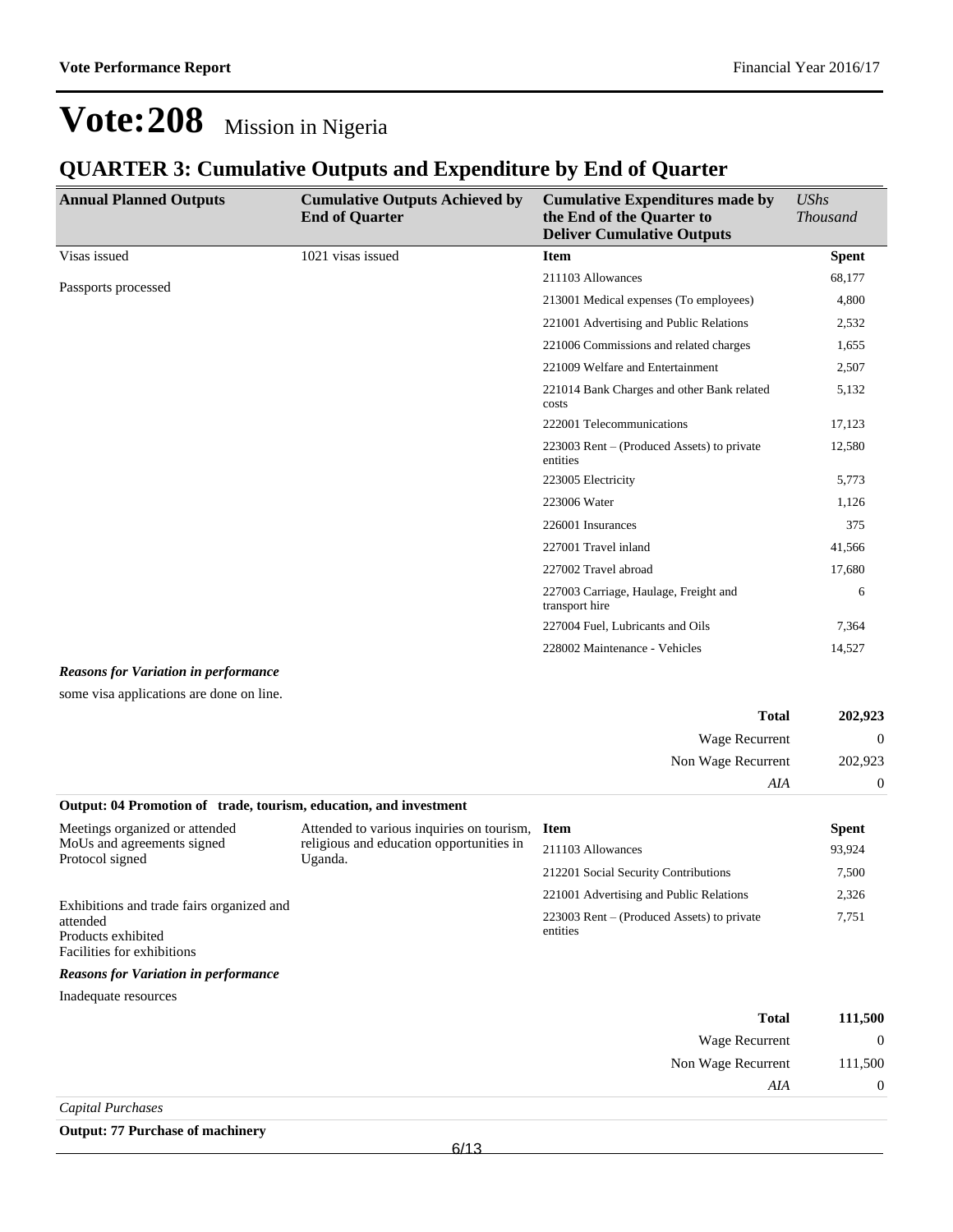### **QUARTER 3: Cumulative Outputs and Expenditure by End of Quarter**

| <b>Annual Planned Outputs</b>                        | <b>Cumulative Outputs Achieved by</b><br><b>End of Quarter</b> | <b>Cumulative Expenditures made by</b><br>the End of the Quarter to<br><b>Deliver Cumulative Outputs</b> | <b>UShs</b><br>Thousand |
|------------------------------------------------------|----------------------------------------------------------------|----------------------------------------------------------------------------------------------------------|-------------------------|
|                                                      |                                                                | <b>Item</b>                                                                                              | <b>Spent</b>            |
|                                                      |                                                                | 312202 Machinery and Equipment                                                                           | 28,297                  |
| <b>Reasons for Variation in performance</b>          |                                                                |                                                                                                          |                         |
|                                                      |                                                                | <b>Total</b>                                                                                             | 28,297                  |
|                                                      |                                                                | Wage Recurrent                                                                                           | $\boldsymbol{0}$        |
|                                                      |                                                                | Non Wage Recurrent                                                                                       | 28,297                  |
|                                                      |                                                                | AIA                                                                                                      | $\boldsymbol{0}$        |
| <b>Output: 78 Purchase of Furniture and fictures</b> |                                                                |                                                                                                          |                         |
|                                                      |                                                                | <b>Item</b>                                                                                              | <b>Spent</b>            |
|                                                      |                                                                | 312203 Furniture & Fixtures                                                                              | 161,405                 |
| <b>Reasons for Variation in performance</b>          |                                                                |                                                                                                          |                         |
|                                                      |                                                                | <b>Total</b>                                                                                             | 161,405                 |
|                                                      |                                                                | Wage Recurrent                                                                                           | $\boldsymbol{0}$        |
|                                                      |                                                                | Non Wage Recurrent                                                                                       | 161,405                 |
|                                                      |                                                                | AIA                                                                                                      | $\boldsymbol{0}$        |
|                                                      |                                                                | <b>Total For SubProgramme</b>                                                                            | 1,514,883               |
|                                                      |                                                                | Wage Recurrent                                                                                           | 206,030                 |
|                                                      |                                                                | Non Wage Recurrent                                                                                       | 1,308,853               |
|                                                      |                                                                | AIA                                                                                                      | $\boldsymbol{0}$        |
|                                                      |                                                                | <b>GRAND TOTAL</b>                                                                                       | 1,514,883               |
|                                                      |                                                                | Wage Recurrent                                                                                           | 206,030                 |
|                                                      |                                                                | Non Wage Recurrent                                                                                       | 1,308,853               |
|                                                      |                                                                | GoU Development                                                                                          | $\boldsymbol{0}$        |
|                                                      |                                                                | <b>External Financing</b>                                                                                | $\boldsymbol{0}$        |
|                                                      |                                                                | AIA                                                                                                      | $\boldsymbol{0}$        |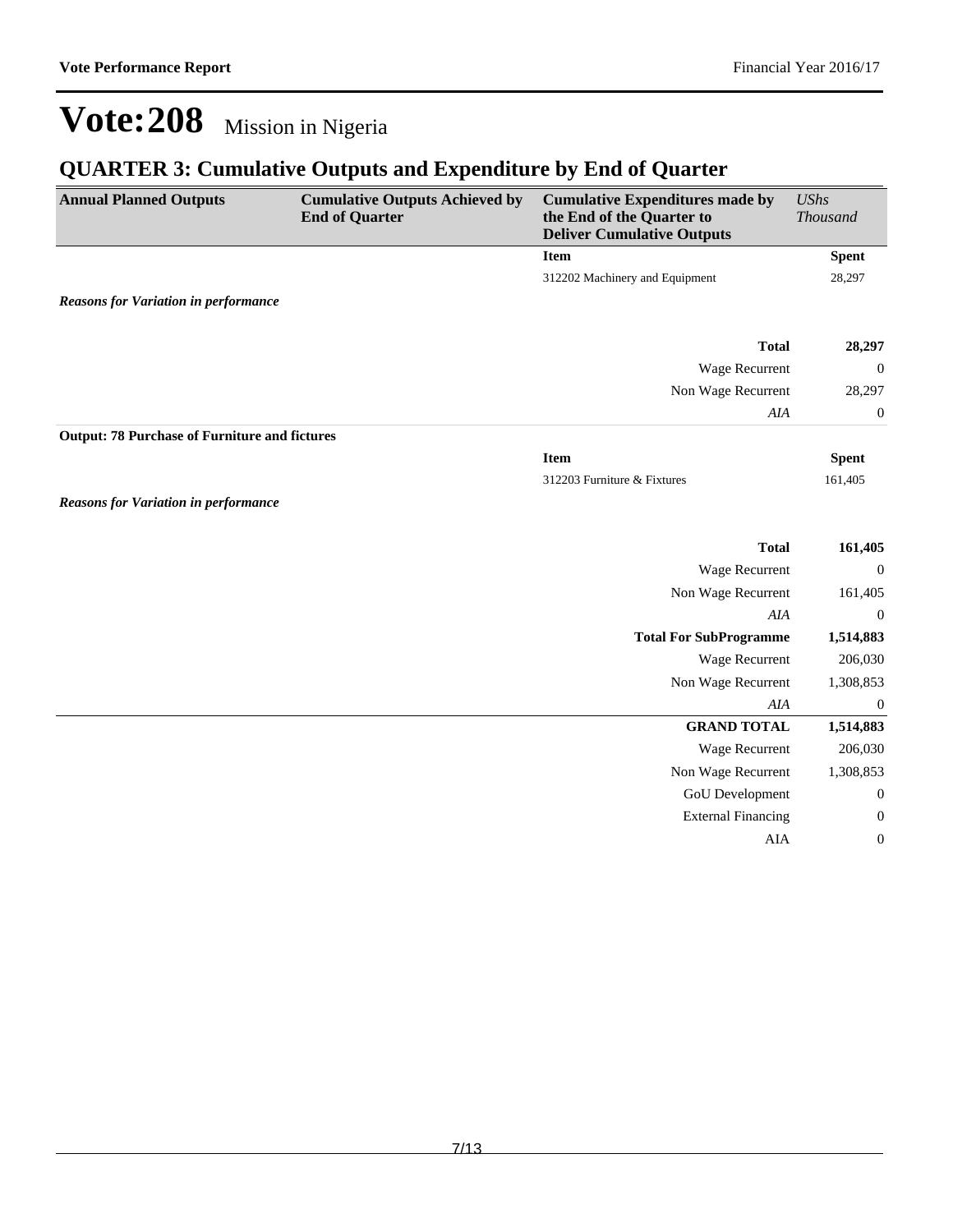## **QUARTER 3: Outputs and Expenditure in Quarter**

| <b>Outputs Planned in Quarter</b>            | <b>Actual Outputs Achieved in</b><br><b>Ouarter</b>    | <b>Expenditures incurred in the</b><br><b>Quarter to deliver outputs</b> | <b>UShs</b><br><b>Thousand</b> |
|----------------------------------------------|--------------------------------------------------------|--------------------------------------------------------------------------|--------------------------------|
| <b>Program: 52 Overseas Mission Services</b> |                                                        |                                                                          |                                |
| <b>Recurrent Programmes</b>                  |                                                        |                                                                          |                                |
| Subprogram: 01 Headquarters Abuja            |                                                        |                                                                          |                                |
| <b>Outputs Provided</b>                      |                                                        |                                                                          |                                |
| <b>Output: 01 Cooperation frameworks</b>     |                                                        |                                                                          |                                |
| MoUs on petroleum sector Negotiated          | Negotiations are still on going for signing            | <b>Item</b>                                                              | <b>Spent</b>                   |
| Promote trade, tourim and investment in      | of the Joint Permanent Cooperation<br>Framework (JPC). | 211103 Allowances                                                        | 529,288                        |
| areas of banking, industrial and insurance   |                                                        | 211105 Missions staff salaries                                           | 206,030                        |
| and genral tourism                           |                                                        | 212201 Social Security Contributions                                     | 10,544                         |
| Negotiated MoUs on Inter-Institutional       |                                                        | 213001 Medical expenses (To employees)                                   | 7,986                          |
| partnerships - No. of Ugandans benefiting    |                                                        | 221009 Welfare and Entertainment                                         | 8,432                          |
| from TAC programmes, National D              |                                                        | 221011 Printing, Stationery, Photocopying and<br><b>Binding</b>          | 10,952                         |
|                                              |                                                        | 221018 Exchange losses/ gains                                            | 20,555                         |
|                                              |                                                        | 223003 Rent – (Produced Assets) to private<br>entities                   | 190,170                        |
|                                              |                                                        | 223005 Electricity                                                       | 12,215                         |
|                                              |                                                        | 227002 Travel abroad                                                     | 14,588                         |
|                                              |                                                        | 227003 Carriage, Haulage, Freight and<br>transport hire                  | $\overline{0}$                 |
| <b>Reasons for Variation in performance</b>  |                                                        |                                                                          |                                |

In adequate funds

| 1,010,759 | <b>Total</b>       |
|-----------|--------------------|
| 206,030   | Wage Recurrent     |
| 804,729   | Non Wage Recurrent |
| $\theta$  | AIA                |

#### **Output: 02 Consulars services**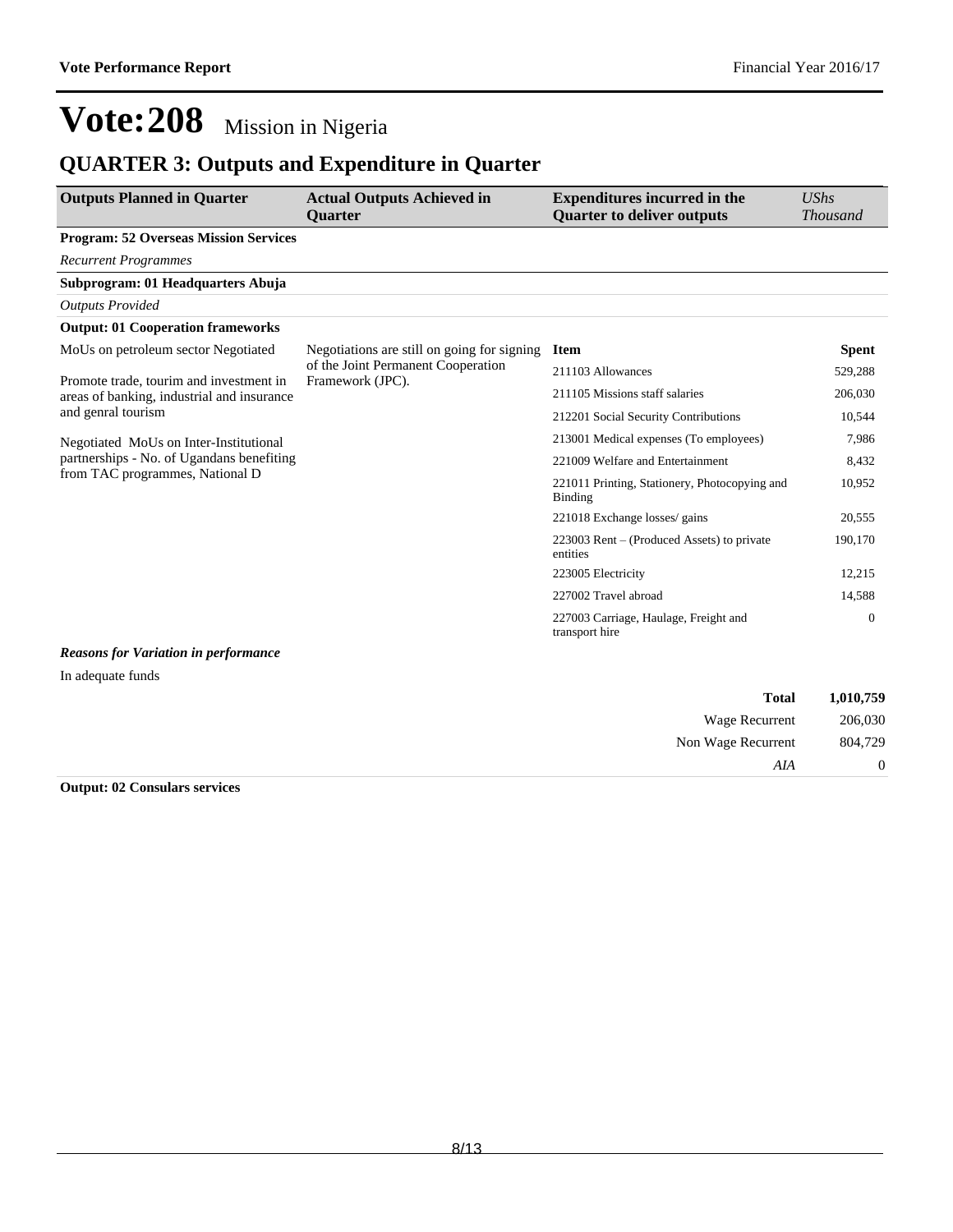### **QUARTER 3: Outputs and Expenditure in Quarter**

| <b>Outputs Planned in Quarter</b> | <b>Actual Outputs Achieved in</b><br><b>Ouarter</b>                | <b>Expenditures incurred in the</b><br><b>Quarter to deliver outputs</b> | UShs<br><b>Thousand</b> |
|-----------------------------------|--------------------------------------------------------------------|--------------------------------------------------------------------------|-------------------------|
| Visas issued                      | Coordinated and provided Protocol                                  | <b>Item</b>                                                              | Spent                   |
| Passports processed               | services to Minister of ICT on his visit to<br>Nigeria.            | 211103 Allowances                                                        | 68,177                  |
|                                   | Offered consular services to Ugandans in                           | 213001 Medical expenses (To employees)                                   | 4,800                   |
|                                   | Countries of Accreditation e.g. Repatriated<br>Ms Nangobi Rachael. | 221001 Advertising and Public Relations                                  | 2,532                   |
|                                   | Total of 340 Visas were issued including                           | 221006 Commissions and related charges                                   | 1,655                   |
|                                   | education, religious tourism, business and<br>official visas.      | 221009 Welfare and Entertainment                                         | 2,507                   |
|                                   |                                                                    | 221014 Bank Charges and other Bank related<br>costs                      | 5,132                   |
|                                   |                                                                    | 222001 Telecommunications                                                | 17,123                  |
|                                   |                                                                    | 223003 Rent – (Produced Assets) to private<br>entities                   | 12,580                  |
|                                   |                                                                    | 223005 Electricity                                                       | 5,773                   |
|                                   |                                                                    | 223006 Water                                                             | 1,126                   |
|                                   |                                                                    | 226001 Insurances                                                        | 375                     |
|                                   |                                                                    | 227001 Travel inland                                                     | 41,566                  |
|                                   |                                                                    | 227002 Travel abroad                                                     | 17,680                  |
|                                   |                                                                    | 227003 Carriage, Haulage, Freight and<br>transport hire                  | 6                       |
|                                   |                                                                    | 227004 Fuel, Lubricants and Oils                                         | 7,364                   |
|                                   |                                                                    | 228002 Maintenance - Vehicles                                            | 14,527                  |

#### *Reasons for Variation in performance*

some visa applications are done on line.

| <b>Total</b>                                                      | 202.923 |
|-------------------------------------------------------------------|---------|
| Wage Recurrent                                                    | 0       |
| Non Wage Recurrent                                                | 202,923 |
| AIA                                                               |         |
| Output: 04 Promotion of trade, tourism, education, and investment |         |

#### Meetings organized or attended MoUs and agreements signed Protocol signed Exhibitions and trade fairs organized and attended Products exhibited Facilities for exhibitions Meetings attended and also witnessed the Item signing ceremony of Nigeria's International Energy Charter. **Spent** 211103 Allowances 93,924 212201 Social Security Contributions 7,500 221001 Advertising and Public Relations 2,326  $223003$  Rent  $-$  (Produced Assets) to private entities 7,751 *Reasons for Variation in performance*

| <b>Total</b>       | 111,500 |
|--------------------|---------|
| Wage Recurrent     |         |
| Non Wage Recurrent | 111,500 |
| AIA                |         |
| Capital Purchases  |         |

#### **Output: 77 Purchase of machinery**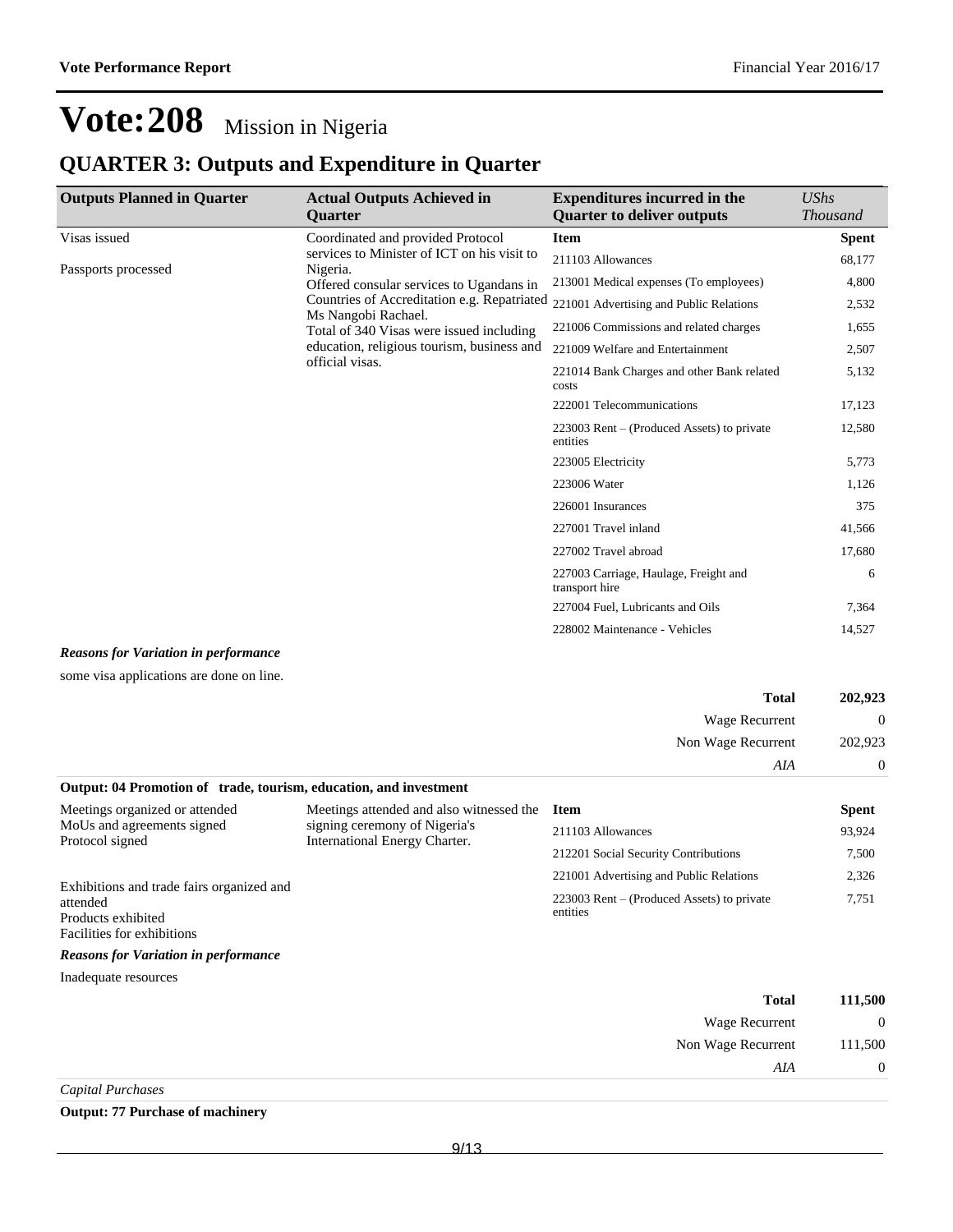## **QUARTER 3: Outputs and Expenditure in Quarter**

| <b>Item</b><br><b>Spent</b><br>312202 Machinery and Equipment<br>28,297<br><b>Reasons for Variation in performance</b><br><b>Total</b><br>Wage Recurrent<br>Non Wage Recurrent<br>AIA<br><b>Output: 78 Purchase of Furniture and fictures</b><br><b>Item</b><br><b>Spent</b><br>312203 Furniture & Fixtures<br>161,405<br><b>Reasons for Variation in performance</b><br><b>Total</b><br>Wage Recurrent<br>Non Wage Recurrent<br>AIA<br><b>Total For SubProgramme</b><br>Wage Recurrent<br>Non Wage Recurrent<br>AIA<br><b>GRAND TOTAL</b><br>Wage Recurrent<br>Non Wage Recurrent<br><b>GoU</b> Development<br><b>External Financing</b><br>AIA | <b>Outputs Planned in Quarter</b> | <b>Actual Outputs Achieved in</b><br>Quarter | <b>Expenditures incurred in the</b><br><b>Quarter to deliver outputs</b> | <b>UShs</b><br><b>Thousand</b> |
|--------------------------------------------------------------------------------------------------------------------------------------------------------------------------------------------------------------------------------------------------------------------------------------------------------------------------------------------------------------------------------------------------------------------------------------------------------------------------------------------------------------------------------------------------------------------------------------------------------------------------------------------------|-----------------------------------|----------------------------------------------|--------------------------------------------------------------------------|--------------------------------|
|                                                                                                                                                                                                                                                                                                                                                                                                                                                                                                                                                                                                                                                  |                                   |                                              |                                                                          |                                |
|                                                                                                                                                                                                                                                                                                                                                                                                                                                                                                                                                                                                                                                  |                                   |                                              |                                                                          |                                |
|                                                                                                                                                                                                                                                                                                                                                                                                                                                                                                                                                                                                                                                  |                                   |                                              |                                                                          |                                |
|                                                                                                                                                                                                                                                                                                                                                                                                                                                                                                                                                                                                                                                  |                                   |                                              |                                                                          | 28,297                         |
|                                                                                                                                                                                                                                                                                                                                                                                                                                                                                                                                                                                                                                                  |                                   |                                              |                                                                          | $\boldsymbol{0}$               |
|                                                                                                                                                                                                                                                                                                                                                                                                                                                                                                                                                                                                                                                  |                                   |                                              |                                                                          | 28,297                         |
|                                                                                                                                                                                                                                                                                                                                                                                                                                                                                                                                                                                                                                                  |                                   |                                              |                                                                          | $\boldsymbol{0}$               |
|                                                                                                                                                                                                                                                                                                                                                                                                                                                                                                                                                                                                                                                  |                                   |                                              |                                                                          |                                |
|                                                                                                                                                                                                                                                                                                                                                                                                                                                                                                                                                                                                                                                  |                                   |                                              |                                                                          |                                |
|                                                                                                                                                                                                                                                                                                                                                                                                                                                                                                                                                                                                                                                  |                                   |                                              |                                                                          |                                |
|                                                                                                                                                                                                                                                                                                                                                                                                                                                                                                                                                                                                                                                  |                                   |                                              |                                                                          |                                |
|                                                                                                                                                                                                                                                                                                                                                                                                                                                                                                                                                                                                                                                  |                                   |                                              |                                                                          | 161,405                        |
|                                                                                                                                                                                                                                                                                                                                                                                                                                                                                                                                                                                                                                                  |                                   |                                              |                                                                          | $\boldsymbol{0}$               |
|                                                                                                                                                                                                                                                                                                                                                                                                                                                                                                                                                                                                                                                  |                                   |                                              |                                                                          | 161,405                        |
|                                                                                                                                                                                                                                                                                                                                                                                                                                                                                                                                                                                                                                                  |                                   |                                              |                                                                          | $\overline{0}$                 |
|                                                                                                                                                                                                                                                                                                                                                                                                                                                                                                                                                                                                                                                  |                                   |                                              |                                                                          | 1,514,883                      |
|                                                                                                                                                                                                                                                                                                                                                                                                                                                                                                                                                                                                                                                  |                                   |                                              |                                                                          | 206,030                        |
|                                                                                                                                                                                                                                                                                                                                                                                                                                                                                                                                                                                                                                                  |                                   |                                              |                                                                          | 1,308,853                      |
|                                                                                                                                                                                                                                                                                                                                                                                                                                                                                                                                                                                                                                                  |                                   |                                              |                                                                          | $\boldsymbol{0}$               |
|                                                                                                                                                                                                                                                                                                                                                                                                                                                                                                                                                                                                                                                  |                                   |                                              |                                                                          | 1,514,883                      |
|                                                                                                                                                                                                                                                                                                                                                                                                                                                                                                                                                                                                                                                  |                                   |                                              |                                                                          | 206,030                        |
|                                                                                                                                                                                                                                                                                                                                                                                                                                                                                                                                                                                                                                                  |                                   |                                              |                                                                          | 1,308,853                      |
|                                                                                                                                                                                                                                                                                                                                                                                                                                                                                                                                                                                                                                                  |                                   |                                              |                                                                          | $\boldsymbol{0}$               |
|                                                                                                                                                                                                                                                                                                                                                                                                                                                                                                                                                                                                                                                  |                                   |                                              |                                                                          | $\boldsymbol{0}$               |
|                                                                                                                                                                                                                                                                                                                                                                                                                                                                                                                                                                                                                                                  |                                   |                                              |                                                                          | $\boldsymbol{0}$               |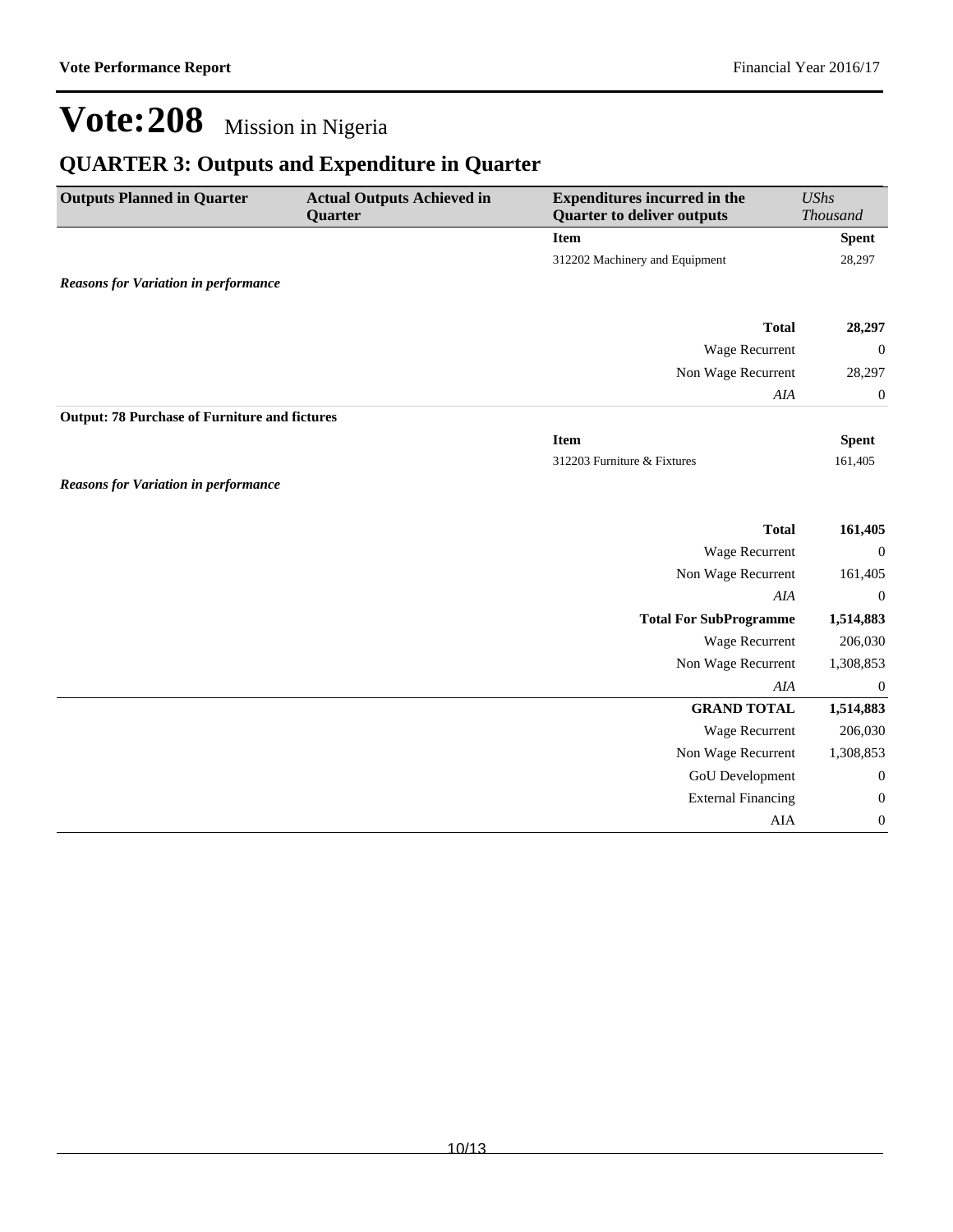### **QUARTER 4: Revised Workplan**

| UShs Thousand | <b>Planned Outputs for the</b><br><b>Ouarter</b> | <b>Estimated Funds Available in Quarter</b><br>(from balance brought forward and actual/expected releaes) |
|---------------|--------------------------------------------------|-----------------------------------------------------------------------------------------------------------|
|               |                                                  |                                                                                                           |

#### **Program: 52 Overseas Mission Services**

*Recurrent Programmes*

#### **Subprogram: 01 Headquarters Abuja**

#### *Outputs Provided*

#### **Output: 01 Cooperation frameworks**

| MoUs on petroleum sector Negotiated                          | <b>Item</b>                                           | <b>Balance b/f</b> | <b>New Funds</b> | <b>Total</b>                                                                                                                        |
|--------------------------------------------------------------|-------------------------------------------------------|--------------------|------------------|-------------------------------------------------------------------------------------------------------------------------------------|
| Promote trade, tourim and investment in areas of banking,    | 211103 Allowances                                     | (82,209)           | $\boldsymbol{0}$ | (82,209)                                                                                                                            |
| industrial and insurance and genral tourism                  | 211105 Missions staff salaries                        | (39,199)           | $\boldsymbol{0}$ | (39,199)<br>11,956<br>90,118<br>(932)<br>11,678<br>8,463<br>209,830<br>17,035<br>2,962<br>18,000<br>247,704<br>(39, 199)<br>227,058 |
| Negotiated MoUs on Inter-Institutional partnerships - No. of | 212201 Social Security Contributions                  | 11,956             | $\mathbf{0}$     |                                                                                                                                     |
| Ugandans benefiting from TAC programmes, National D          | 213001 Medical expenses (To employees)                | 90,118             | $\boldsymbol{0}$ |                                                                                                                                     |
|                                                              | 221009 Welfare and Entertainment                      | (932)              | $\mathbf{0}$     |                                                                                                                                     |
|                                                              | 221011 Printing, Stationery, Photocopying and Binding | 11,678             | $\mathbf{0}$     |                                                                                                                                     |
|                                                              | 221018 Exchange losses/ gains                         | 8,463              | $\boldsymbol{0}$ |                                                                                                                                     |
|                                                              | 223003 Rent – (Produced Assets) to private entities   | 209,830            | $\boldsymbol{0}$ |                                                                                                                                     |
|                                                              | 223005 Electricity                                    | 17,035             | $\mathbf{0}$     |                                                                                                                                     |
|                                                              | 227002 Travel abroad                                  | 2,962              | $\boldsymbol{0}$ |                                                                                                                                     |
|                                                              | 227003 Carriage, Haulage, Freight and transport hire  | 18,000             | $\mathbf{0}$     |                                                                                                                                     |
|                                                              | <b>Total</b>                                          | 247,704            | $\mathbf{0}$     |                                                                                                                                     |
|                                                              | <b>Wage Recurrent</b>                                 | (39,199)           | 0                |                                                                                                                                     |
|                                                              | <b>Non Wage Recurrent</b>                             | 227,058            | 0                |                                                                                                                                     |
|                                                              | AIA                                                   | 0                  | 0                | 0                                                                                                                                   |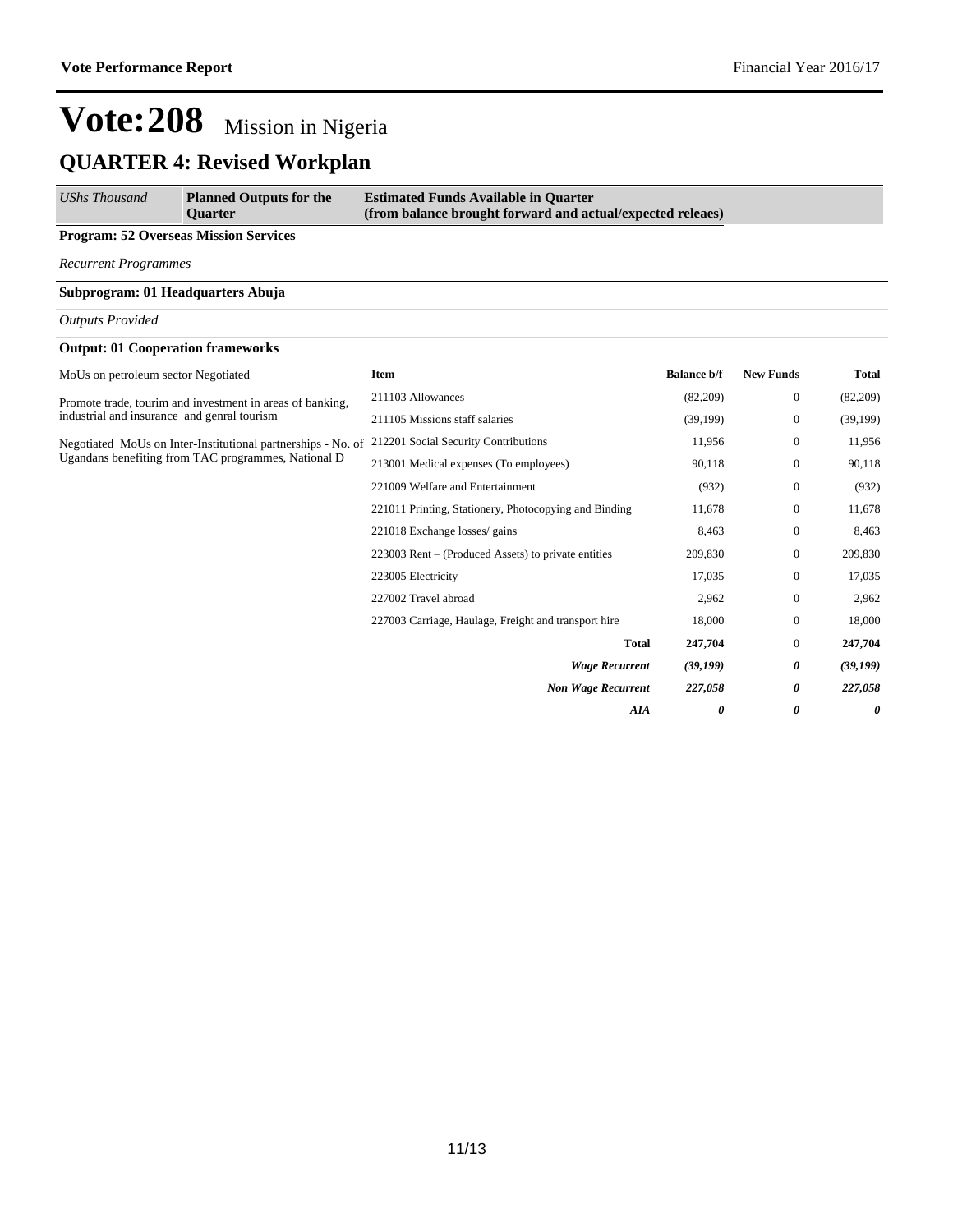## **Vote:208** Mission in Nigeria **QUARTER 4: Revised Workplan**

| <b>UShs Thousand</b>                 | <b>Planned Outputs for the</b><br>Quarter | <b>Estimated Funds Available in Quarter</b><br>(from balance brought forward and actual/expected releaes) |                    |                  |              |
|--------------------------------------|-------------------------------------------|-----------------------------------------------------------------------------------------------------------|--------------------|------------------|--------------|
| <b>Output: 02 Consulars services</b> |                                           |                                                                                                           |                    |                  |              |
| Visas issued                         |                                           | <b>Item</b>                                                                                               | <b>Balance b/f</b> | <b>New Funds</b> | <b>Total</b> |
| Passports processed                  |                                           | 211103 Allowances                                                                                         | 76,156             | $\boldsymbol{0}$ | 76,156       |
|                                      |                                           | 213001 Medical expenses (To employees)                                                                    | 10,200             | $\boldsymbol{0}$ | 10,200       |
|                                      |                                           | 221001 Advertising and Public Relations                                                                   | 468                | $\mathbf{0}$     | 468          |
|                                      |                                           | 221006 Commissions and related charges                                                                    | (405)              | $\mathbf{0}$     | (405)        |
|                                      |                                           | 221009 Welfare and Entertainment                                                                          | (7)                | $\boldsymbol{0}$ | (7)          |
|                                      |                                           | 221014 Bank Charges and other Bank related costs                                                          | (1,382)            | $\mathbf{0}$     | (1, 382)     |
|                                      |                                           | 222001 Telecommunications                                                                                 | 3,464              | $\mathbf{0}$     | 3,464        |
|                                      |                                           | 223003 Rent – (Produced Assets) to private entities                                                       | 87,420             | $\boldsymbol{0}$ | 87,420       |
|                                      |                                           | 223005 Electricity                                                                                        | 3,227              | $\mathbf{0}$     | 3,227        |
|                                      |                                           | 223006 Water                                                                                              | 5,624              | $\mathbf{0}$     | 5,624        |
|                                      |                                           | 226001 Insurances                                                                                         | 749                | $\mathbf{0}$     | 749          |
|                                      |                                           | 227001 Travel inland                                                                                      | 3,434              | $\boldsymbol{0}$ | 3,434        |
|                                      |                                           | 227002 Travel abroad                                                                                      | 1,820              | $\mathbf{0}$     | 1,820        |
|                                      |                                           | 227003 Carriage, Haulage, Freight and transport hire                                                      | 5,994              | $\mathbf{0}$     | 5,994        |
|                                      |                                           | 227004 Fuel, Lubricants and Oils                                                                          | 3,886              | $\mathbf{0}$     | 3,886        |
|                                      |                                           | 228002 Maintenance - Vehicles                                                                             | 4,454              | $\Omega$         | 4,454        |
|                                      |                                           | <b>Total</b>                                                                                              | 205,101            | $\mathbf{0}$     | 205,101      |
|                                      |                                           | <b>Wage Recurrent</b>                                                                                     | 0                  | 0                | 0            |
|                                      |                                           | <b>Non Wage Recurrent</b>                                                                                 | 106,524            | 0                | 106,524      |
|                                      |                                           | <b>AIA</b>                                                                                                | 0                  | 0                | 0            |

#### **Output: 04 Promotion of trade, tourism, education, and investment**

| Meetings organized or attended                     | <b>Item</b>                                         | <b>Balance b/f</b> | <b>New Funds</b> | Total   |
|----------------------------------------------------|-----------------------------------------------------|--------------------|------------------|---------|
| MoUs and agreements signed<br>Protocol signed      | 211103 Allowances                                   | (3,924)            | $\mathbf{0}$     | (3,924) |
|                                                    | 212201 Social Security Contributions                | 23.939             | $\mathbf{0}$     | 23,939  |
| Exhibitions and trade fairs organized and attended | 221001 Advertising and Public Relations             | 2,361              | $\mathbf{0}$     | 2,361   |
| Products exhibited<br>Facilities for exhibitions   | 223003 Rent – (Produced Assets) to private entities | 27,796             | $\mathbf{0}$     | 27,796  |
|                                                    | Total                                               | 50,173             | $\mathbf{0}$     | 50,173  |
|                                                    | <b>Wage Recurrent</b>                               | 0                  | 0                | 0       |
|                                                    | <b>Non Wage Recurrent</b>                           | 69,985             | 0                | 69,985  |
|                                                    | AIA                                                 | 0                  | 0                | 0       |